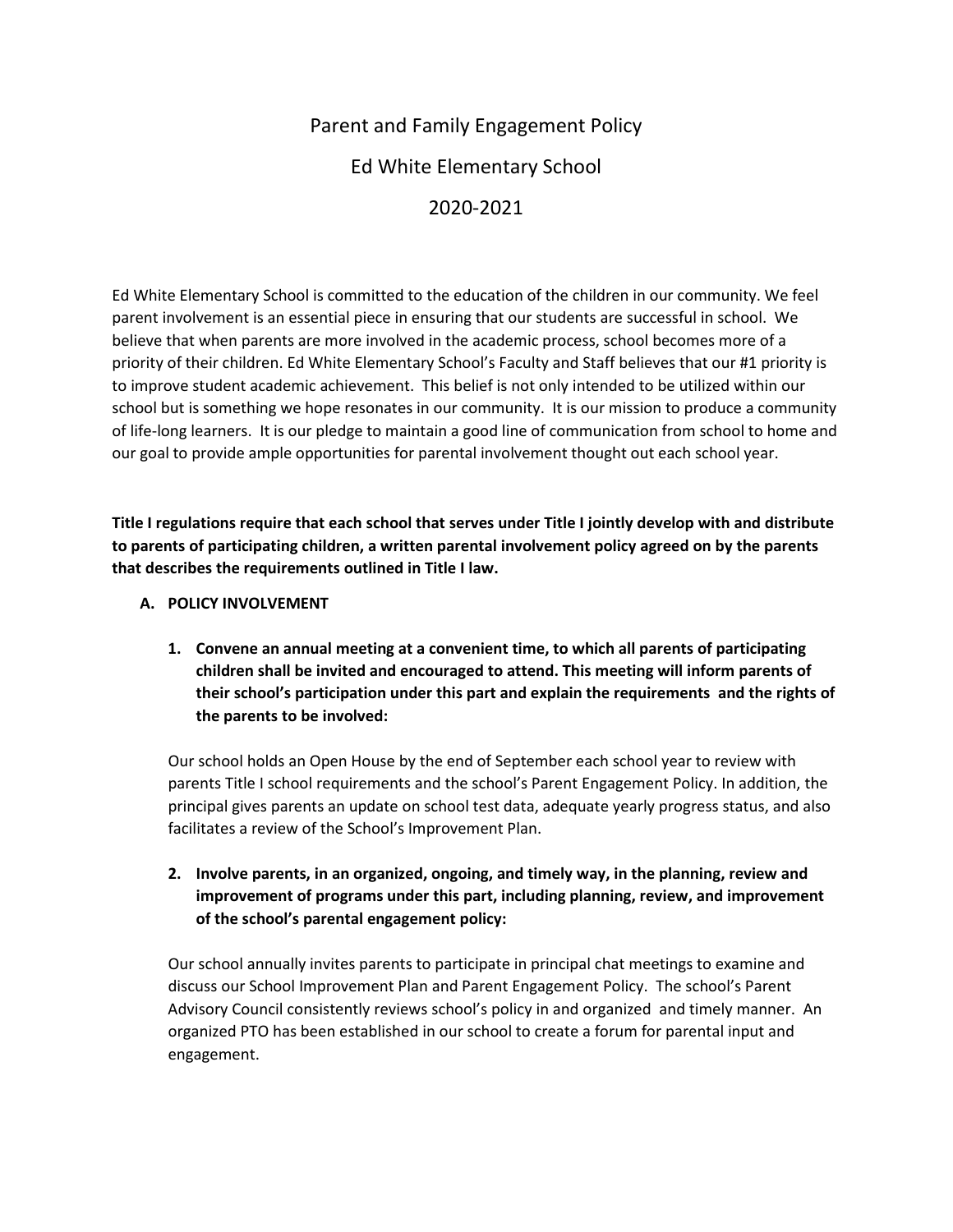**3. Provide parents, of participating children, timely information about programs under this part; descriptions and explanations of the curriculum in use at the school, the forms to academic assessment used to measure student progress and the proficiency levels students are expected to meet; and if requested by parents, opportunities for regular meetings to formulate suggestions and to participate, as appropriate, in decisions relating to the education of their children. Parents are encouraged to respond to any suggestions as soon as possible.**

Our school communicates with parents often regarding the States curriculum and assessment expectations. These school wide requirements are aligned with the delivery of instruction. The techniques utilized to evaluate student work, and individual classroom routines are pertinent to the academic success of our students. We use a variety of communicative techniques, such as our School Handbook, School Newsletters, School Websites, Communication Folders, Parent Phone Call System, Parent/Teacher conferences, IEP and IAT meetings, PTO meetings, Principal Chat's, Individual notes/calls home, Literacy Night, Open House, Meet and Greet and the School's Marquee. All of these methods are instrumental in soliciting parent notifications and delivering important information to parents. We are confident that this will create a productive dialogue between home and school, which leads to improved student achievement.

#### **B. SHARED RESPONSIBLILITIES FOR HIGH STUDENT ACADEMIC ACHIEVEMENT**

 **As a component of the school-level parental engagement policy, each school shall jointly develop, with parents, for all children served under this part, a school-parent compact that outlines how parents, the entire school staff, and students will share the responsibilty for improved academic achievement.**

The education of a student is not only the responsibility of the teacher, but also of the parent and the child. For this reason, a Parent-Teacher---Student Compact has been developed and is utilized in our school. This document serves as an agreement between all parties that they will adhere to certain duties and responsibilities to ensure the success of the student. It is reviewed and sent home at the beginning of each school year. This compact is kept by the teacher and is used in student and parent conferences to remind each participant of their responsibilities. These compacts are also used to motivate students and parents to become more involved in the educational process and to let parents know that they are equal partners in their child's learning.

#### **C. BUILDING CAPACITY FOR ENGAGEMENT**

**To ensure effective engagement of parents and to support a partnership among school, we will continue to involve parents and the community while improving student academic achievement, each school under this part.**